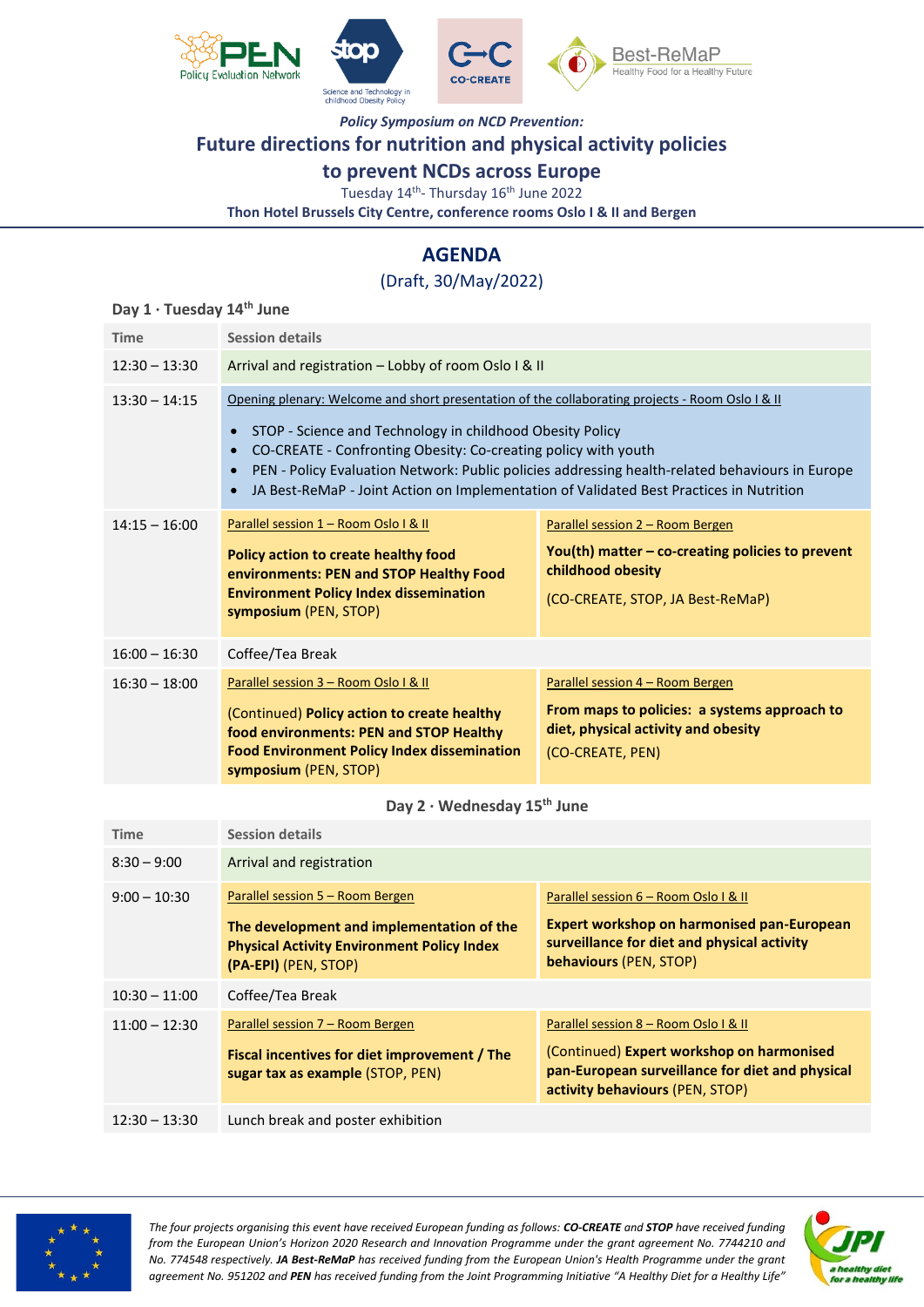

*Policy Symposium on NCD Prevention:*

## **Future directions for nutrition and physical activity policies**

### **to prevent NCDs across Europe**

Tuesday 14<sup>th</sup>- Thursday 16<sup>th</sup> June 2022

**Thon Hotel Brussels City Centre, conference rooms Oslo I & II and Bergen**

| <b>Time</b>     | <b>Session details</b>                                                                                                                                                                                                                      |
|-----------------|---------------------------------------------------------------------------------------------------------------------------------------------------------------------------------------------------------------------------------------------|
| $13:30 - 15:00$ | Plenary session - Room Oslo I & II (live-stream!)<br>Nutrition and physical activity policies - Benchmarking, best practice and potential<br>Part I – Physical activity: Advances in physical activity/ sedentary behaviour policy research |
| $14:40 - 15:00$ | Part II - Nutrition: Advances in food policy research                                                                                                                                                                                       |
| $15:00 - 15:30$ | Coffee/Tea Break                                                                                                                                                                                                                            |
| $15:30 - 16:10$ | (continued) Part II - Nutrition: Advances in food policy research                                                                                                                                                                           |
| $16:10 - 17:00$ | <b>Panel views &amp; discussion</b>                                                                                                                                                                                                         |
| $17:00 - 18:00$ | Closing the day: gather together / Networking                                                                                                                                                                                               |

### **Day 3 · Thursday 16th June**

| <b>Time</b>     | <b>Session details</b>                                                                                                                                                                                                                                           |                                                                                                                                           |  |
|-----------------|------------------------------------------------------------------------------------------------------------------------------------------------------------------------------------------------------------------------------------------------------------------|-------------------------------------------------------------------------------------------------------------------------------------------|--|
| $8:30 - 9:00$   | Arrival and registration                                                                                                                                                                                                                                         |                                                                                                                                           |  |
| $9:00 - 10:30$  | Parallel session 9 - Room Oslo I & II<br><b>Economic analysis of policy measures</b><br>targeting food environment and childhood<br>obesity (JA Best-ReMaP, STOP)                                                                                                | Parallel session 10 - Room Bergen<br>Policy implementation: frameworks, processes,<br>and evaluation (PEN)                                |  |
| $10:30 - 11:00$ | Coffee/Tea Break                                                                                                                                                                                                                                                 |                                                                                                                                           |  |
| $11:00 - 12:30$ | Parallel session 11 - Room Oslo I & II<br>Social marketing and marketing regulation<br>(STOP, JA Best-ReMaP)                                                                                                                                                     | Parallel session 12 - Room Bergen<br>The exposome of childhood obesity: from<br>evidence to public health policy<br>(STOP, JA Best-ReMaP) |  |
| $12:30 - 13:30$ | Lunch break and poster exhibition                                                                                                                                                                                                                                |                                                                                                                                           |  |
| $13:30 - 15:00$ | Parallel session 13 - Room Oslo I & II<br>Quantifying and simulating the impact of<br>policies (STOP, PEN, CO-CREATE)                                                                                                                                            | Parallel session 14 - Room Bergen<br><b>Public food procurements (JA Best-ReMaP)</b>                                                      |  |
| $15:00 - 15:15$ | Short break for gathering at the plenary room Oslo I & II for closing plenary                                                                                                                                                                                    |                                                                                                                                           |  |
| $15:15 - 16:00$ | Closing plenary - Room Oslo I & II<br>STOP policy briefs to support effective policy actions in nutrition and physical activity<br>$\bullet$<br>Final statement: Recommendations and future directions for nutrition and physical activity<br>policies in Europe |                                                                                                                                           |  |



*The four projects organising this event have received European funding as follows: CO-CREATE and STOP have received funding from the European Union's Horizon 2020 Research and Innovation Programme under the grant agreement No. 7744210 and No. 774548 respectively. JA Best-ReMaP has received funding from the European Union's Health Programme under the grant agreement No. 951202 and PEN has received funding from the Joint Programming Initiative "A Healthy Diet for a Healthy Life"*